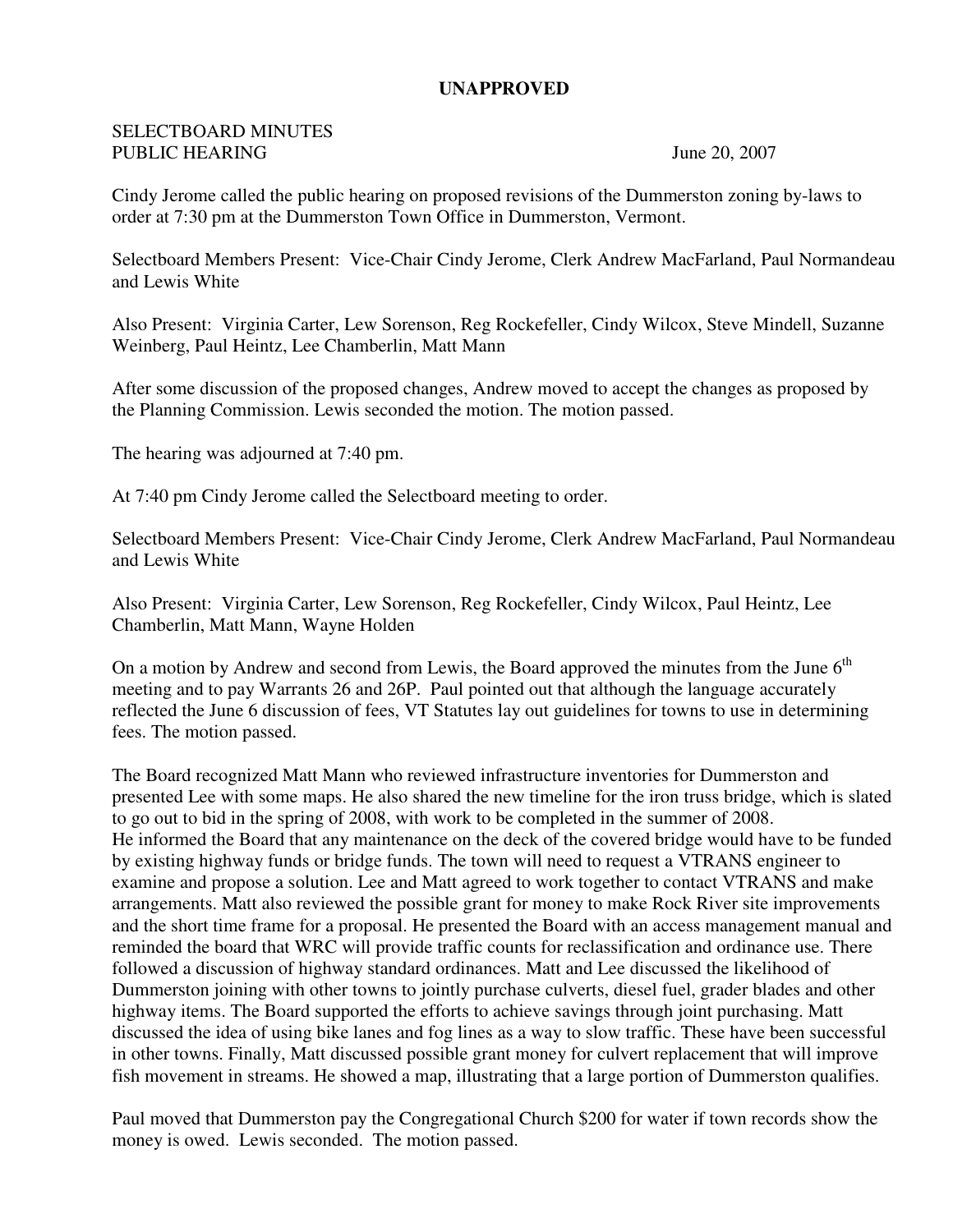The Board recognized Wayne Holden who requested that the Board change the policy restricting employees from keeping personal property at the town garage except in the individual's locker. He explained that he would like to be able to keep his trailer with his mowing equipment in the building during his work hours. The Board did not change the policy.

The Board recognized Lee Chamberlin, who inquired about plans to run an ad to fill the highway employee opening. Cindy agreed to contact Pam to find an old ad and make arrangements to run it as soon as possible. Lee requested permission to use a part-time person to fill the vacancy in the interim. The Board agreed.

Lee gave a report on highway crew activities. He discussed the recent MSHA inspection, which identified two violations that will result in fines. The amount of the fines is unclear. The highway crew is making the necessary corrections this week. He also asked for a copy of the draft personnel policies to review with the highway crew before they are finalized. He will return with comments. The Board agreed.

Lee discussed the state award of money to do mapping and identification of problem areas for Crosby Brook. All agreed that mapping and identification are completed and if the money can't be used differently the town will turn down the money. Lee agreed to follow up.

After a brief discussion of a letter from Pam, Paul moved to create a computerized land map fund and put the extra \$1 recording fee into the fund. Lewis seconded and the motion passed.

Paul moved and Lewis seconded to approve the curb cut application from West River Granite. The motion passed.

The Board discussed the Salmon Brook project grant. Andrew moved and Paul seconded to sign the NRCS project agreement. The motion passed.

Paul moved and Andrew seconded a motion to support Doug Hamilton's naming of a new road, off East-West Road, Autumn Gem Drive.

The Board reviewed changes in the personnel policies. Andrew will make changes in the draft and return with the edited version.

The Board reviewed an email regarding changes in language in the RERP. After discussion, it was decided not to accept the proposed changes in the language. Because the changes will be made regardless of the Board's decision, Cindy will draft language for as footnote, which will accompany the RERP noting language disagreement.

Paul reviewed the process for taking over Sugar House Road. The town will need a recordable survey done. Paul moved to lay out as a Class 3 town highway the road known as Sugar House Road, from the intersection with VT Route 30 to its terminus. Lewis seconded. The motion passed.

Lewis moved and Paul seconded to hire Bill Fitzgerald to do a recordable survey of Sugar House Road at an estimated cost of \$1700. The motion passed.